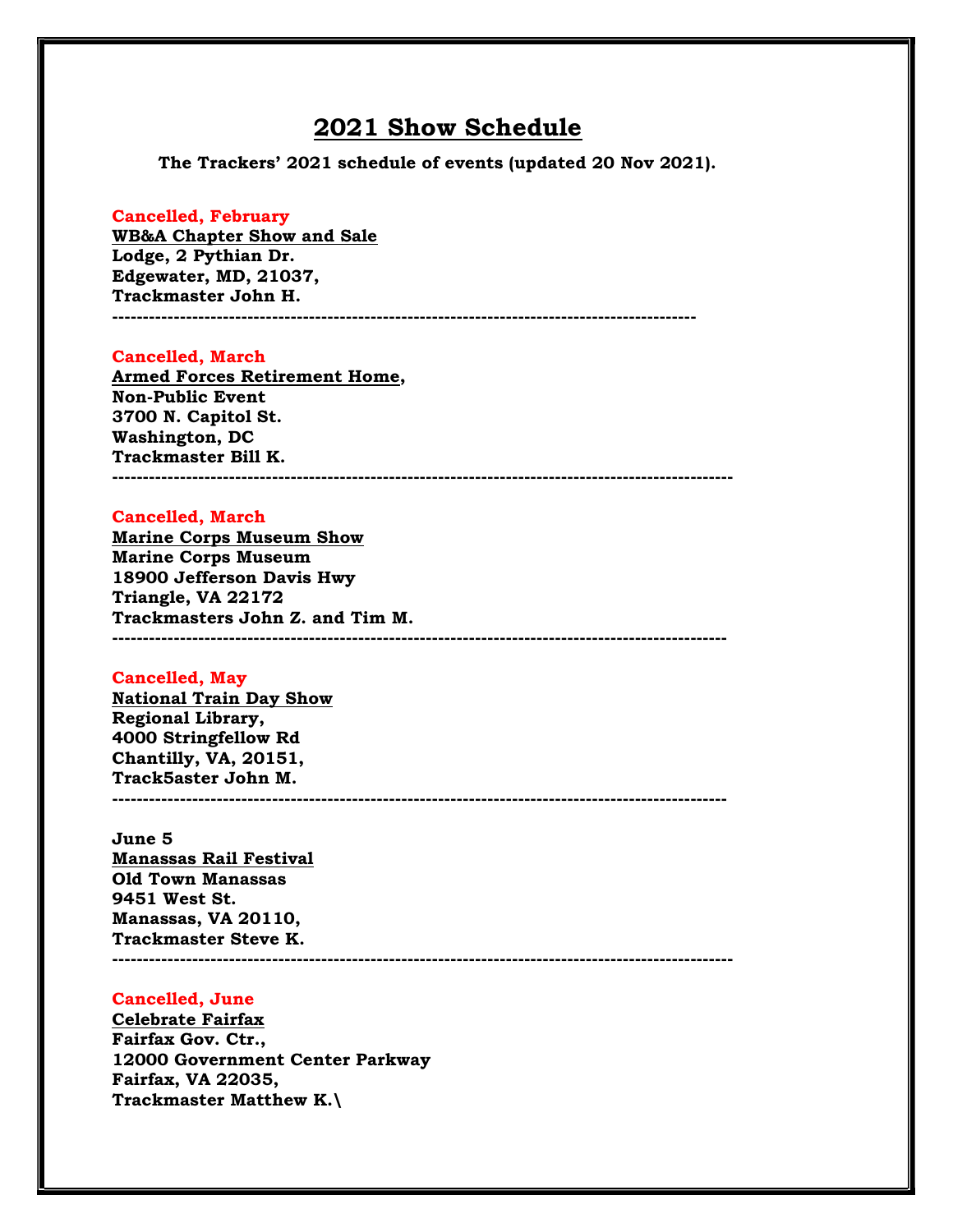August 7-8 Greenberg Train & Toy Show Fredericksburg Expo Center 2371 Carl D. Silver Parkway Fredericksburg VA 22401 Trackmaster Rick E. ---------------------------------------------------------------------------------------------------------

Sept 11-12 Kensington (MD) Benefit Train Show Town Hall 3710 Mitchell St. Kensington, MD, Trackmaster Don H. ----------------------------------------------------------------------------------------------------------

### Cancelled, October 1-2

Richard Byrd Library 7250 Commerce St. Springfield, VA 22150 Trackmaster John M.

#### ----------------------------------------------------------------------------------------------------------------

### Cancelled, October

Fairfax Kids Fest Fairfax Gov. Ctr. 12000 Government Center Parkway Fairfax, VA 22035, Trackmaster Matthew K. -------------------------------------------------------------------------------------------------------------

### Oct 30-31,

Marine Corps Museum Show Marine Corps Museum 18900 Jefferson Davis Hwy Triangle, VA 2217, Trackmasters John Z. and Tim M. ----------------------------------------------------------------------------------------------------------

November 13-14 Holiday Train Show Rockville Lions Club, Senior Center 1150 Carnation Dr, Rockville, MD 20850 Trackmaster George T. ----------------------------------------------------------------------------------------------------------